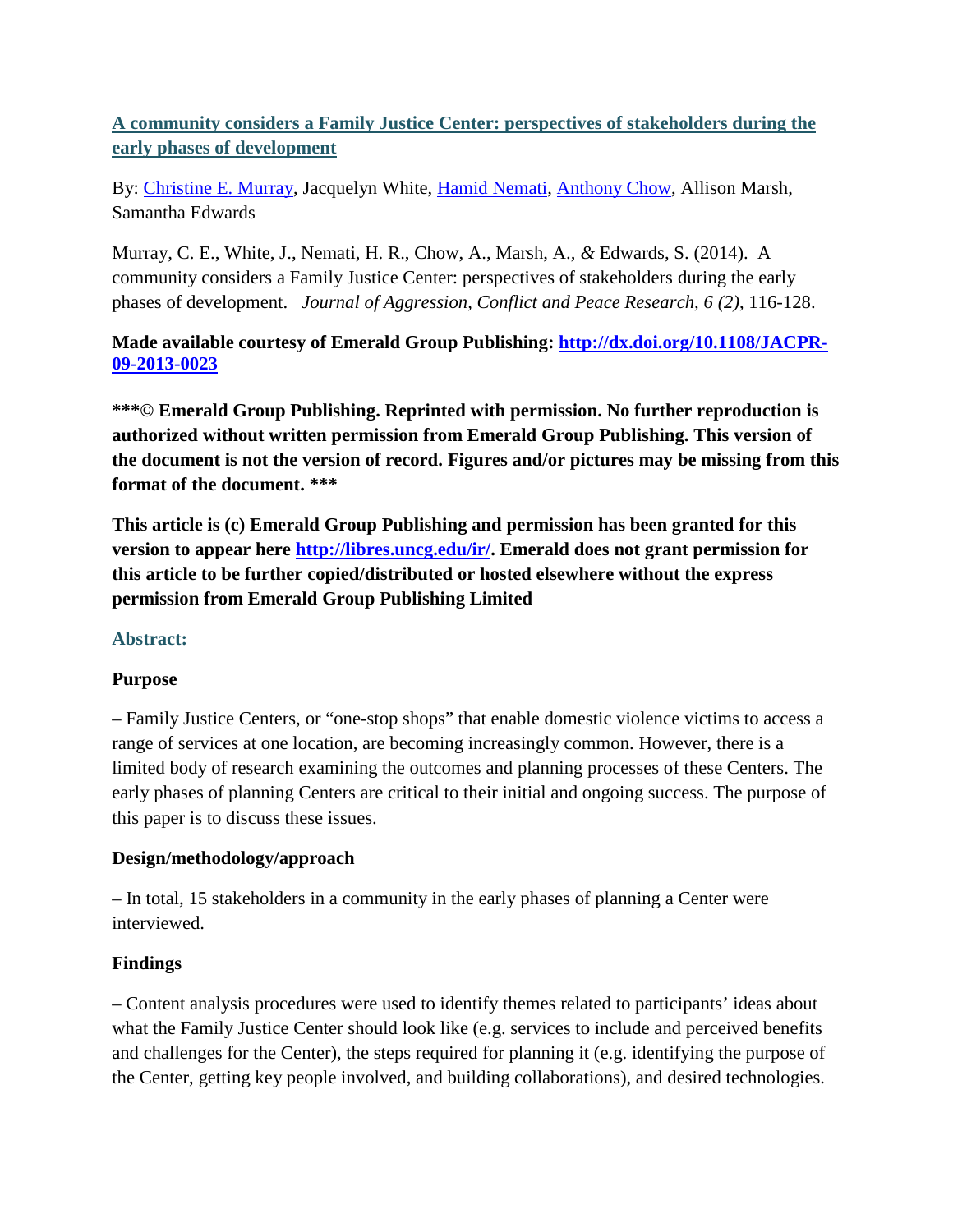## **Originality/value**

– This paper is the first known research effort to examine the early phases of development in constructing a Family Justice Center.

**Keywords:** Domestic violence | Family Justice Center

# **Article:**

In 2003, US President George W. Bush put forth the President's Family Justice Center Initiative to provide \$20 million to 15 communities to help them to establish pilot Family Justice Centers in communities across the country ([10] Townsend *et al.* , 2005; [11] United States Department of Justice Office on Violence Against Women (USDOJ OVW), 2007). This initiative used the San Diego Family Justice Center, which is considered to be the foremost Family Justice Center in the USA, as its model ([11] USDOJ OVW, 2007). According to the [4] Family Justice Center Alliance (FJCA, 2009b), as of 2009 there were at least 70 functioning Centers in the USA and abroad, and more than 100 local communities were in the planning process.

However, despite the growing number of Family Justice Centers across the USA and the world, there has been minimal research that examines the development processes involved in creating Family Justice Centers. The authors were unable to locate any published studies examining stakeholders' perspectives of Family Justice Centers early in the planning process. Because the early stages of planning are so crucial, research is needed to learn about stakeholders' perspectives that could help or hinder progress toward developing this resource in local communities. Therefore, the purpose of this study was to document the experiences and challenges of stakeholders in the planning phase of creating a Family Justice Center. Currently, whether a Center actually will be established in this community is unknown, and this uncertain future offers a unique vantage point for considering stakeholders' perspectives. By documenting stakeholders' perspectives now, a future retrospective analysis will allow for researchers and practitioners to identify possible influences on the success or "failure" of the community to develop the Family Justice Center. In addition, the stakeholder interviews described in this study may serve as a model approach for other communities as they complete the community needs assessment process involved in planning a Family Justice Center ([5] Gwinn and Strack, 2006).

## **The Family Justice Center model**

This section presents an overview of the Family Justice Center model, a review of existing research on the goals and outcomes of these Centers, and a discussion of the critical importance of the early stages of planning a Family Justice Center. A Family Justice Center is "the colocation of a multi-disciplinary team of professionals who work together, under one roof, to provide coordinated services to victims of family violence" ([3] Family Justice Center Alliance (FJCA), 2009a, para. 1). These Centers are often referred to as "one-stop shops" for domestic violence victims ([10] Townsend *et al.* , 2005, p. 1). Services that may be housed in Family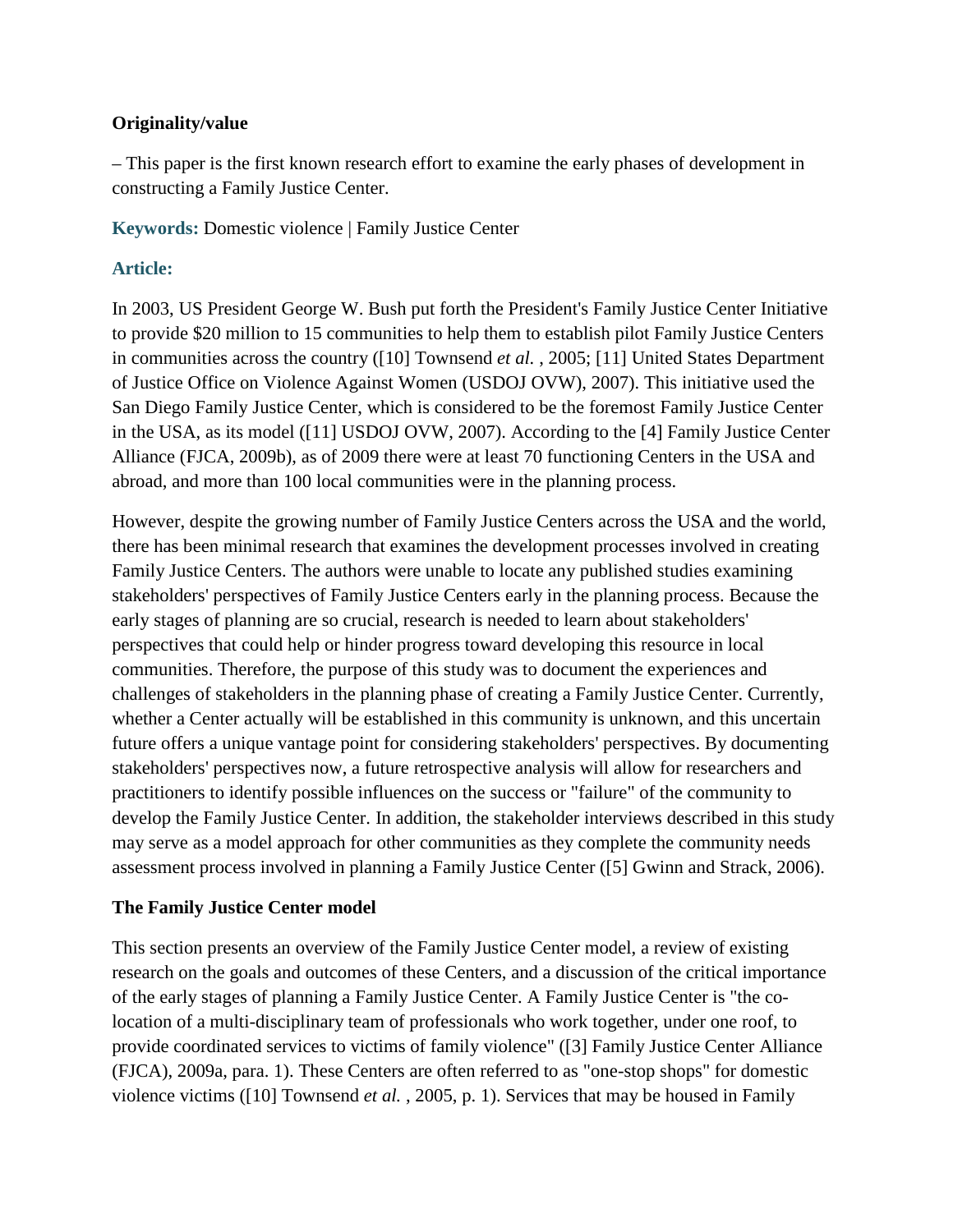Justice Centers include law enforcement, prosecutors, victim advocacy, counseling, safety planning, legal assistance, social workers, case management, healthcare services, housing assistance, benefits assistance, transportation resources, child support offices, women's resource Centers, play spaces for children, elder abuse services, culture-specific family services, job training, and community education and prevention ([2] Boyd, 2006; [3] FJCA, 2009a; [6] Hocking, 2007; [8] Olson and Parekh, 2010; [10] Townsend *et al.* , 2005). The development of a Center does not necessitate the development of new services, but rather it may involve a reorganization of services already in place ([10] Townsend *et al.*, 2005). In many Centers, all employees are paid and managed by their home agencies (e.g. [6] Hocking, 2007). Beyond the mere co-location of services, the Family Justice Center approach is designed to strengthen collaborations and inter-organizational partnerships among involved community organizations.

Without a Family Justice Center, in many cases, victims need to "shuttl(e) between multiple locations and (cut) through a variety of administrative red tape at a time when a family is in crisis and the issue of safety is immediate" ([10] Townsend *et al.* , 2005). Therefore, a Center is designed to "wrap victims in support and services and end the frustrating journey for victims of having to go from agency to agency, telling their story over and over again in order to get the help they need" ([4] FJCA, 2009b, para. 1). The goal is more seamless service provision for victims and their children. For example, a victim who enters a Family Justice Center could meet with a victim advocate, file a police report, talk about his/her case with a prosecutor, receive practical assistance (e.g. shelter and transportation), and get information on other communitybased support resources ([3] FJCA, 2009a).

The US Department of Justice views the Family Justice Center model to be a best practice approach in responding to domestic violence ([3] FJCA, 2009a). However, the resources and structures of these Centers vary across communities. The following list includes the best practice approaches for developing Family Justice Centers: multidisciplinary services for victims and children are co-located; law enforcement agencies have pro-arrest or mandatory arrest policies for offenders; offenders are not permitted on the site of the Center; the community should already have trained professionals who work with domestic violence issues; elected officials and other community policy makers support the Center; a thorough planning process should guide the development of the Center; and the Center should have widespread support from community members ([11] USDOJ OVW, 2007).

## **Goals and documented outcomes of Family Justice Centers**

The ultimate goals of Family Justice Centers are to promote victim safety and hold offenders accountable ([10] Townsend *et al.* , 2005). Several key objectives are often the foundation of efforts to develop such centers locally. First, Family Justice Centers aim to coordinate services across agencies in order to make services more readily available to victims and their children ([10] Townsend *et al.* , 2005). Two challenges that Centers are designed to address are that it is often difficult for victims to move physically from one agency to another (e.g. due to safety or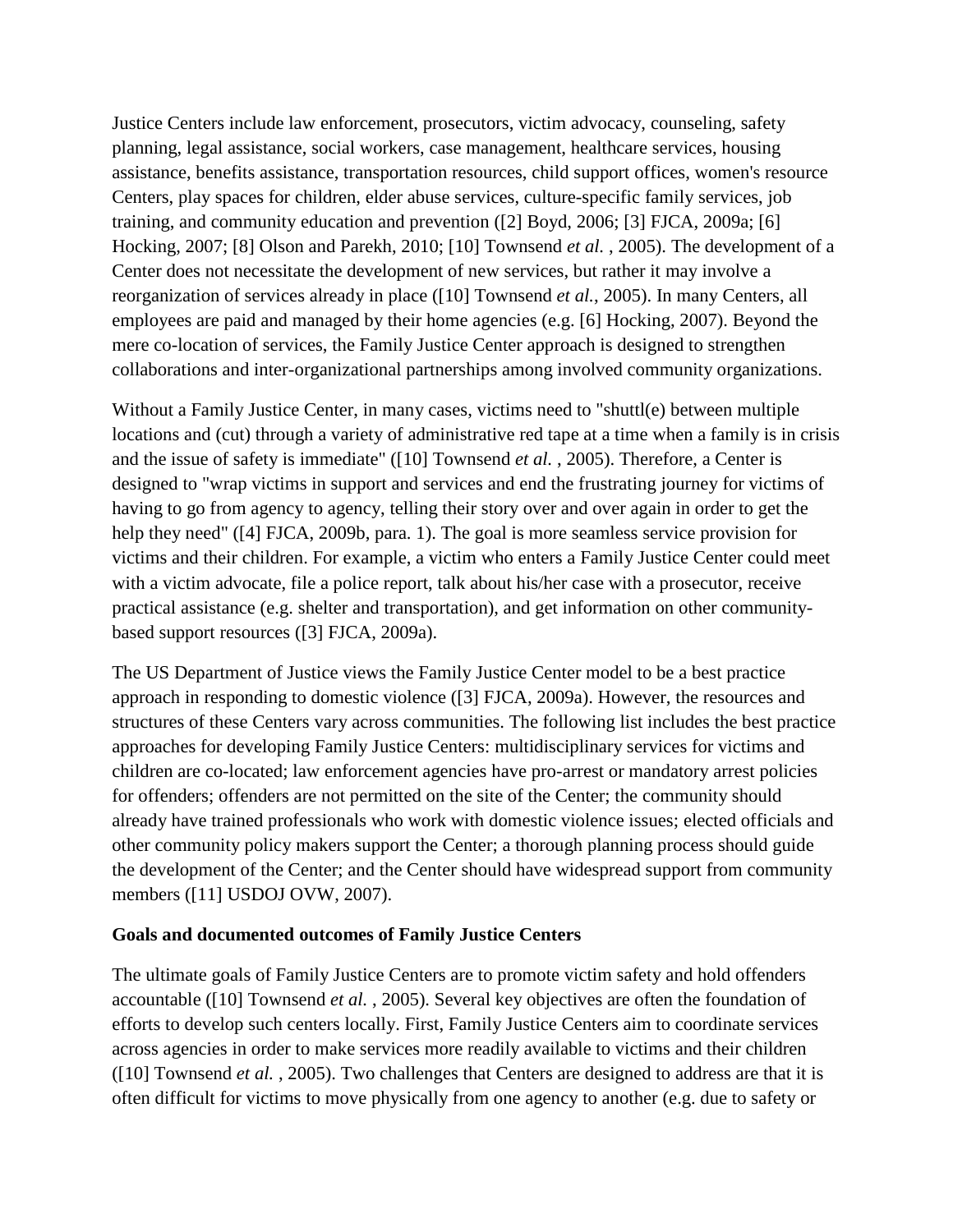transportation concerns) and that victims are typically forced to recount their experiences multiple times in the process of seeking help ([3] FJCA, 2009a). Ideally, the increased accessibility of services should lead to greater usage of available services ([10] Townsend *et al.* , 2005), streamlined case management ([2] Boyd, 2006), and improved inter-agency communication due to the proximity of their co-located services ([6] Hocking, 2007). The creation of integrated community databases associated with a Family Justice Center may help to further increase interagency collaboration and communication ([3] FJCA, 2009a). In addition, the more integrated service model may contribute to increased rates of domestic violence reported ([10] Townsend *et al.* , 2005).

A second goal is to provide improved criminal justice responses, including more integrated investigation and prosecution and increased effectiveness of mandatory arrest policies ([2] Boyd, 2006). Third, Family Justice Centers may strive to increase awareness of domestic violence in the local community ([10] Townsend *et al.* , 2005) through education and public outreach ([2] Boyd, 2006). These educational efforts may target specific populations of the community and/or involved professionals (e.g. judges, [2] Boyd, 2006). Beyond these broader goals, Family Justice Centers should be designed to meet the unique needs of the local community ([3] FJCA, 2009a).

The evaluation of Family Justice Centers is complex, and it can take a lot of time before the outcomes of the Center really can be evaluated ([10] Townsend *et al.* , 2005). Some challenges associated with data collection for the evaluation of Family Justice Centers include the different types and combinations of services that can be provided, the safety of data, and data sharing concerns ([10] Townsend *et al.* , 2005). In light of these challenges, the research on Family Justice Centers is very minimal to date, and very few research studies have been published that examine the outcomes of these Centers and/or the processes that are used to develop them. According to the [3] FJCA (2009a), some of the outcomes that Family Justice Center evaluations have identified include fewer domestic violence fatalities, greater collaboration and coordination across and within agencies, less frequent recanting of domestic violence reports by victims, and various benefits for victims and their children, including more safety and empowerment and less fear and anxiety. In a study of one specific Center that served a very diverse client population (i.e. participants spoke English, Spanish, and Arabic), [8] Olson and Parekh (2010) held four focus groups with women who had visited the Center. The participants reported that after they sought services, they felt more empowered and informed.

The most detailed evaluation that our research team was able to locate ([1] Bostaph, 2010) examined the outcomes of the Nampa Family Justice Center (NFJC) in Idaho. The researchers tracked the cases of 66 clients who sought services through the NFJC between April and May 2008. The outcome data they used were drawn from the files from the NFJC, the local police and prosecutor, state records, and a local crisis Center. Among the 66 clients, 92 percent were female, 92 percent were Latino/a, 36 percent were divorced or separated, 35 percent were currently married to their perpetrators, and 93 percent of their offenders were male. The specific services that the clients sought included counseling (39 percent), filing for a protective order (20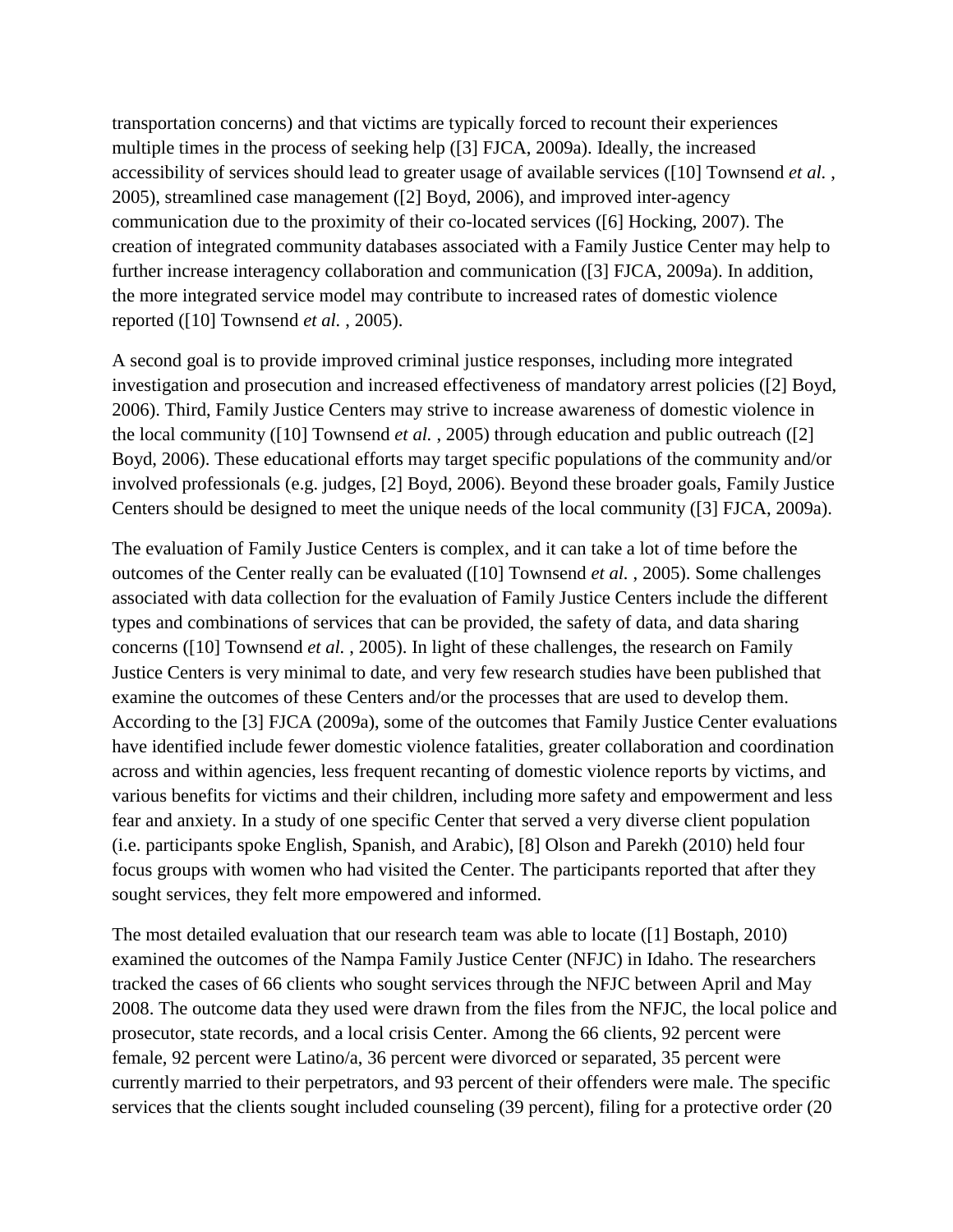percent), and shelter (3 percent). During the time-frame of the study, 52 percent of clients of the NFJC reported domestic violence to the police, with most of these (76 percent) being selfreported to the police. Among the 85 percent of the reported cases that were referred to be prosecuted, 93 percent involved actual charges being brought against the perpetrator. This latter statistic represented an increase from the previous evaluation in 2008. In total, 81 percent of the cases that were sentenced had resolutions by a guilty plea, a trial by jury or court, or a plea bargain. Overall, the results demonstrated an improved response to domestic violence since the previous evaluation two years earlier. A key finding was that more cases were being reported to the police than the previous evaluation. Other areas in which improvements were made include referrals, prosecution, and sentencing. A key challenge the evaluators identified was the need within Family Justice Centers to improve data sharing across agencies to facilitate a better evaluation. In the future, additional efforts are needed to conduct multi-faceted evaluations that consider the unique targeted outcomes of the various services and goals encompassed within the broader Family Justice Center ([10] Townsend *et al.* , 2005).

#### **The importance of the early stages of planning a Family Justice Center**

Also missing from the current literature on Family Justice Centers is a research-based examination of the developmental processes that occur during the planning and creation of a Center. The literature reviewed in this section demonstrates that the early planning stages are critical for the later success of the establishment of a Family Justice Center. More research is needed to conduct process evaluations of the development of Family Justice Centers, in order to document successes and barriers along the way ([10] Townsend *et al.* , 2005). As a precursor to this research, several scholars and practitioners have proposed practical strategies for this planning and development process, and all underscore the significance of the early stages as critical to the development and sustainability of these Centers.

First, the community's readiness for a Family Justice Center must be considered. Not all communities are ready and suitable for a Family Justice Center ([5] Gwinn and Strack, 2006). As [5] Gwinn and Strack (2006) stated, "No community can wake up one day and decide to build a Center" (p. 62). Therefore, the process of developing a Family Justice Center can take a good deal of time and energy that involves various segments of the community. For example, the model is not appropriate when there is no history of collaboration among agencies related to domestic violence, nor is it appropriate when the local criminal justice agency does not make domestic violence a priority ([11] USDOJ OVW, 2007). Second, communities considering a Family Justice Center often visit other communities with already existing Centers to learn how they function ([5] Gwinn and Strack, 2006). Third, buy-in from community organizations is critical to the early stages of the planning process ([5] Gwinn and Strack, 2006). Often, a champion, or key supporter, needs to emerge to catapult the planning process forward ([5] Gwinn and Strack, 2006). The vision for the Center should be clearly identified through a community-based process incorporating the perspectives of key stakeholders locally ([5] Gwinn and Strack, 2006). Establishing and/or building upon strong relationships among the various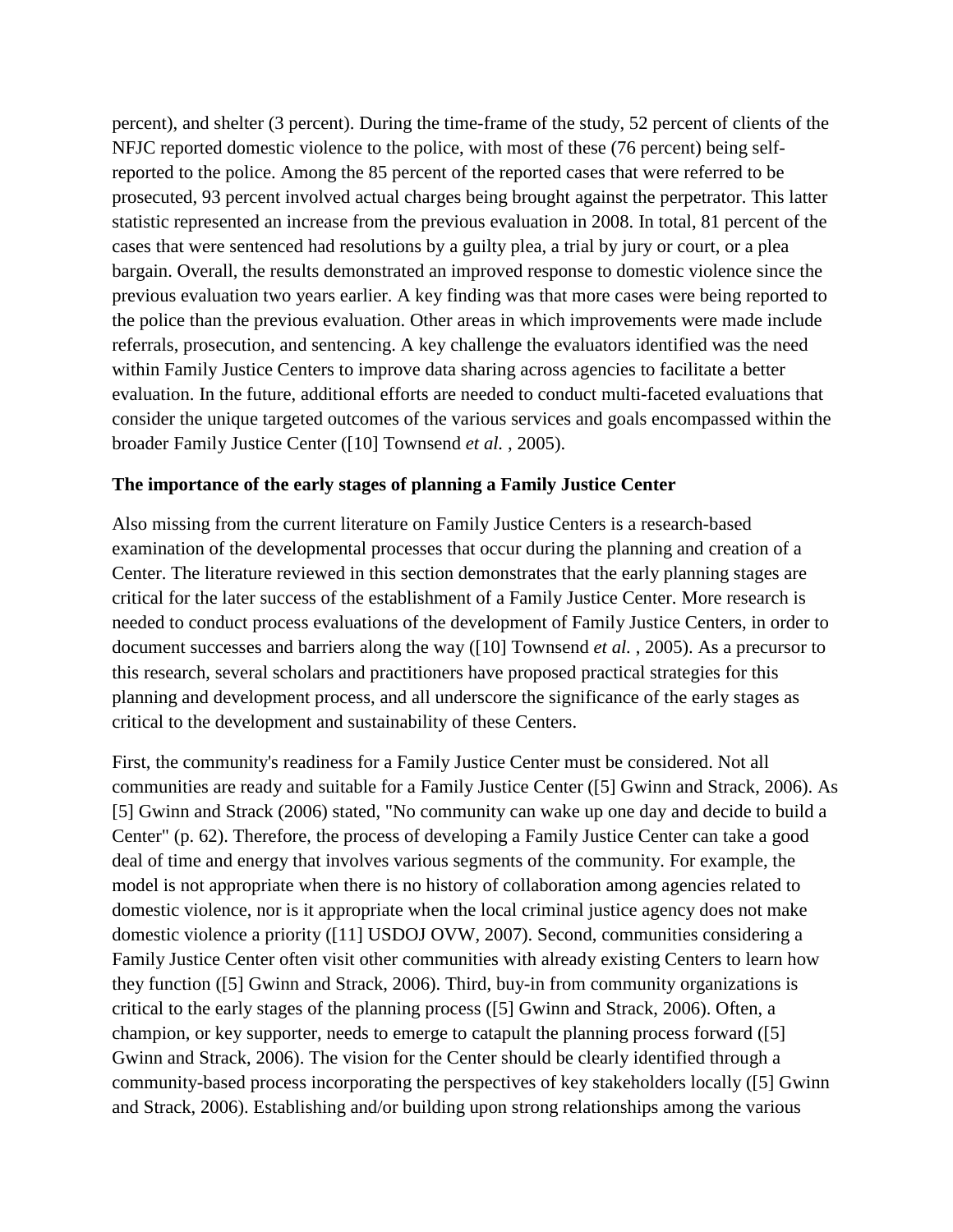involved organizations should be given special consideration. Family Justice Centers are more likely to be successful if they are built upon relationships among community agencies that are already strong ([5] Gwinn and Strack, 2006). Forced collaborations that are not given adequate time to develop naturally are rarely effective ([5] Gwinn and Strack, 2006). As such, a challenge that Family Justice Centers face is addressing possible turf issues and competition, especially when there are limited financial resources available ([6] Hocking, 2007).

Fourth, in order to be sustainable, a Center should have funding and fundraising plans, as well as support from key leadership and stakeholders ([3] FJCA, 2009a). Some Centers are supported initially by federal grants ([2] Boyd, 2006), while other communities begin with start-up funding from local or private sources ([3] FJCA, 2009a). Fifth, it is important for information-sharing policies to be established. Some issues that need to be addressed in the process of planning a Center include how to protect client data, client confidentiality, how data will be shared among agencies, and how to establish agreement about the roles of various involved agencies ([10] Townsend *et al.* , 2005). [10] Townsend *et al.* (2005) suggested several possible strategies for addressing concerns about information sharing. These included using a thorough informed consent document for clients that makes clear the information sharing policies, ensuring the safe storage of electronic files, and providing de-identified data to program evaluators. Child protection laws, such as mandatory reporting of suspected child maltreatment, also need to be addressed in information-sharing policies ([6] Hocking, 2007).

Sixth, a possible drawback of Family Justice Centers is that, due to having a more formal organizational structure, services may seem less accessible to women of color, who may prefer more informal social and helping networks ([7] Montoya *et al.* , 2010). Therefore, efforts should be made during the planning process to address the accessibility of the Center to various cultural groups that live in the local community. Overall, getting a Family Justice Center of the ground can be difficult, and many challenges may be faced in the early stages of this process ([6] Hocking, 2007). Each of these stages requires significant buy-in from various segments of the community, especially stakeholders in leadership positions within involved public and private organizations (e.g. law enforcement, domestic violence agencies, and political leaders). Therefore, developing a greater understanding of key stakeholders' perspectives of this process remains a need for further research.

## **Method**

This study was part of a larger study addressing domestic violence service providers' perspectives toward technology and a proposed Family Justice Center in a county in a southeastern state in the USA. This paper addressed only the data that related specifically to the proposed development of a Family Justice Center, and the results of the larger study on domestic violence service providers' needs and usage of technology are reported elsewhere. This study used qualitative methodology due to the exploratory nature of this research. In addition, the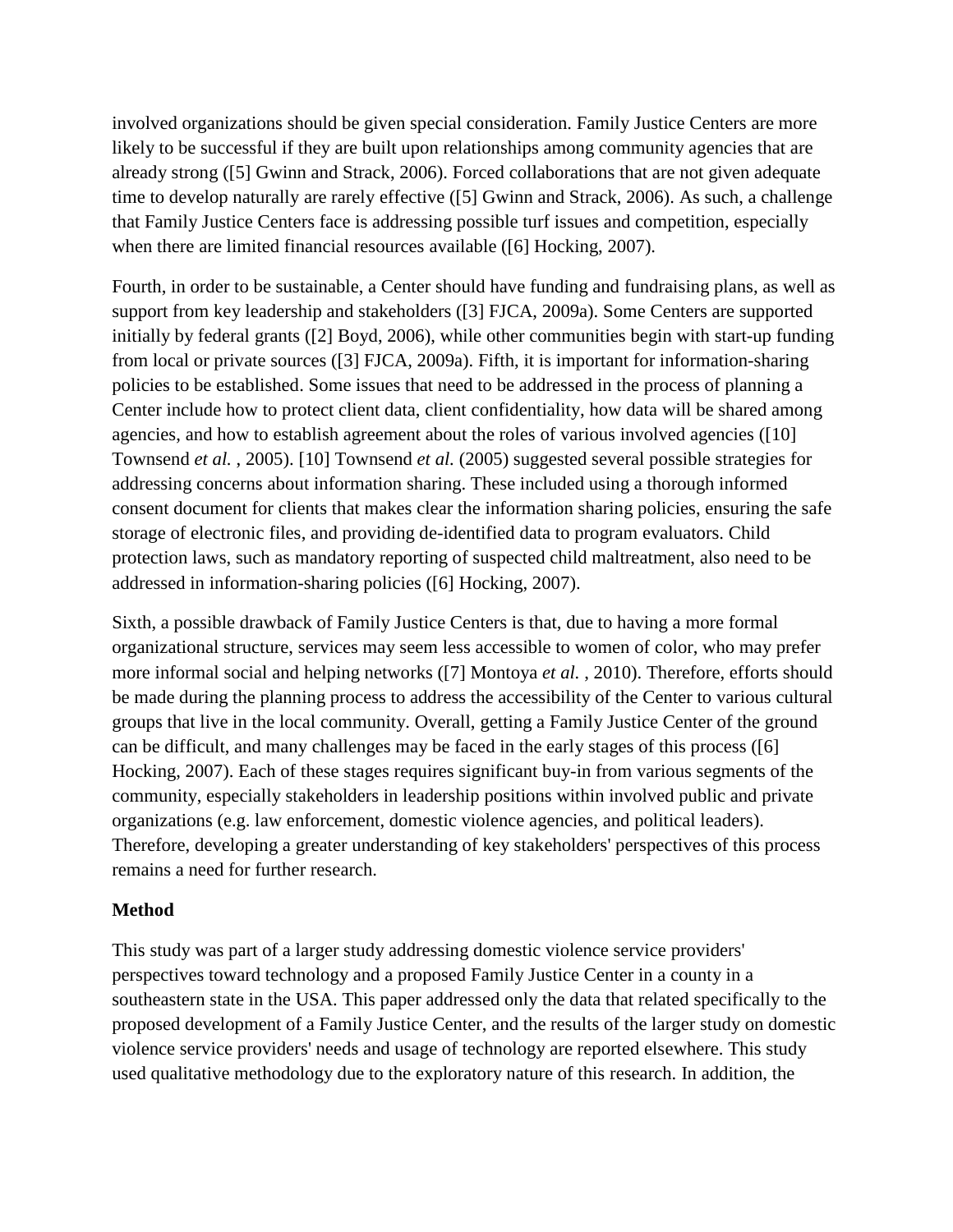qualitative inquiry provided the opportunity to gain an in-depth understanding of the perspectives of key stakeholders.

## **Community context and participants**

This study included service providers and other key professional stakeholders in the target community. A decision was made to conduct a separate study to examine the perspectives of another key group of stakeholders, survivors of domestic violence. That study is ongoing and the results will be reported elsewhere. The focus of this study on professional stakeholders was intended to focus on the professional service provision aspect of the proposed Family Justice Center, and the follow-up study with survivors will focus on the perspectives of the potential client population to be served by the Center. Participants were service providers and administrators working in agencies that serve clients impacted by domestic violence. Participants were drawn from one county, and this county includes both urban (including one mid-size city and one smaller-size city) and rural areas. The county was located in the central part of a southeastern state. In the county from which participants were drawn, the consideration of a Family Justice Center had been ongoing since a committee was formed by the county commissions in 2009 that recommended the creation of a Family Justice Center in 2010 ([12] Wise, 2012). Following that recommendation, a federal earmark request was made for funds to support the creation of the Family Justice Center, but this earmark request was not funded. Nonetheless, interested community members continued to hold conversations and meetings to identify alternative pathways to moving the Family Justice Center initiative forward. At the time the interviews were conducted, the Family Justice Center initiative continued to have the support of at least two key county commissioners.

One of these county commissioners worked with the research team to identify a list of prospective study participants, with the goal of inviting key stakeholders in the development of the Family Justice Center to participate. Of the 15 participants, nine were female, and six were male. Participants were key stakeholders in the community, representing such entities as nonprofit organizations, judicial officials, law enforcement agencies, governmental departments, community advocates, and mental health and substance abuse facilities. Additional details about the participants are withheld to protect their confidentiality.

# **Interview procedures**

Participant interviews lasted approximately one hour. Each interview was conducted by a team of two undergraduate or graduate students in either Psychology or Information Technology at a mid-sized public university in the Southeastern USA. All involved student interviewers were members of a research team and were involved in this project for at least one semester, with some students having been involved in the project across multiple academic years. During multiple regularly scheduled meetings of the research team, the students were trained by the involved faculty members in the interview guide and interview procedures.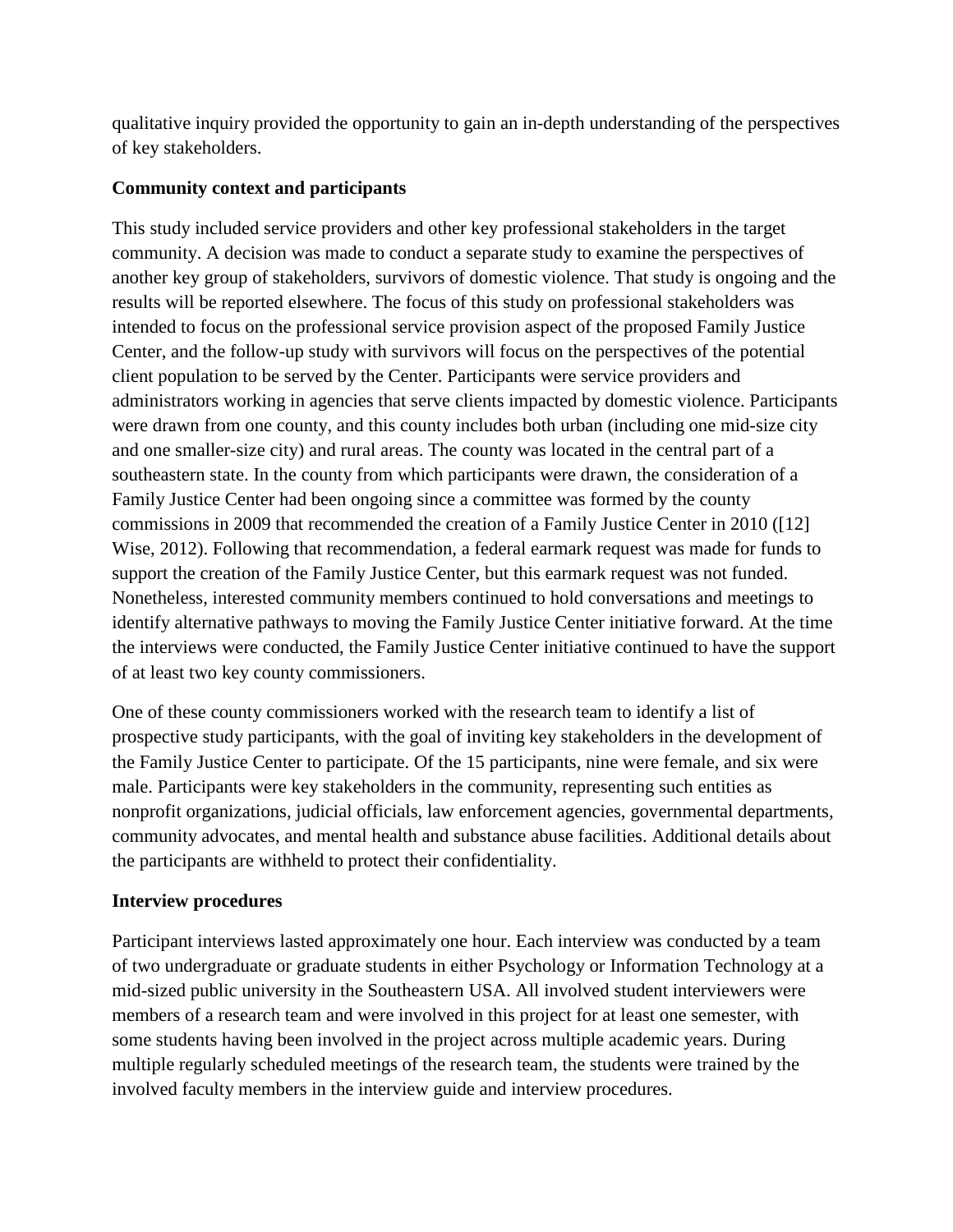For each interview, one student was the lead interviewer, and the other student was on hand to assist as needed. The interviews followed a semi-structured interview guide that began with an introduction to the study, the participant's completion of the informed consent document, and an opportunity for participants to ask questions. The first set of interview questions addressed participants' general professional backgrounds. The second set of interview questions asked about their work related to domestic violence, sexual assault, and/or child abuse, including the participants' perspectives about barriers faced by the clients they serve (e.g. "What kind of work do you do regarding domestic violence, sexual assault, or child abuse?" and "What is the most difficult aspect of the work you do?"). The third set of questions asked participants to describe their opinions and suggestions related to the prospect of a Family Justice Center in the local community. These questions were as follows:

1.] We are interested in collaborating with the County Commissioners in creating a Family Crisis Justice Center - basically it would serve as a one-stop-shop for victims of violence and other crisis issues in (this) County. How do you think (this) County would benefit from such a centralization of services?

- What should such a Center look like?

- Who would benefit most from such a Center?

2.] Several organizations are likely to be involved in this program, including (the university). What agencies do you believe should be included?

3.] We are specifically working to develop the virtual presence of the Justice Center - that is, some sort of web site that will house not only information, but also helpful technology for people who would be a part of the Justice Center - in an effort to improve services for victims and reduce violence in this community.

- What do you think could be done to reduce violence in this community?

- What would be most beneficial?

4.] What are the strengths of this community that could be helpful in reducing violence?

- Weaknesses?

- What obstacles might there be?

- What preventative measures would you suggest taking?

5.] In your experience working with other organizations in the county, do you feel that there is any overlap of services for victims of violence and other crises?

- If so, in what specific ways?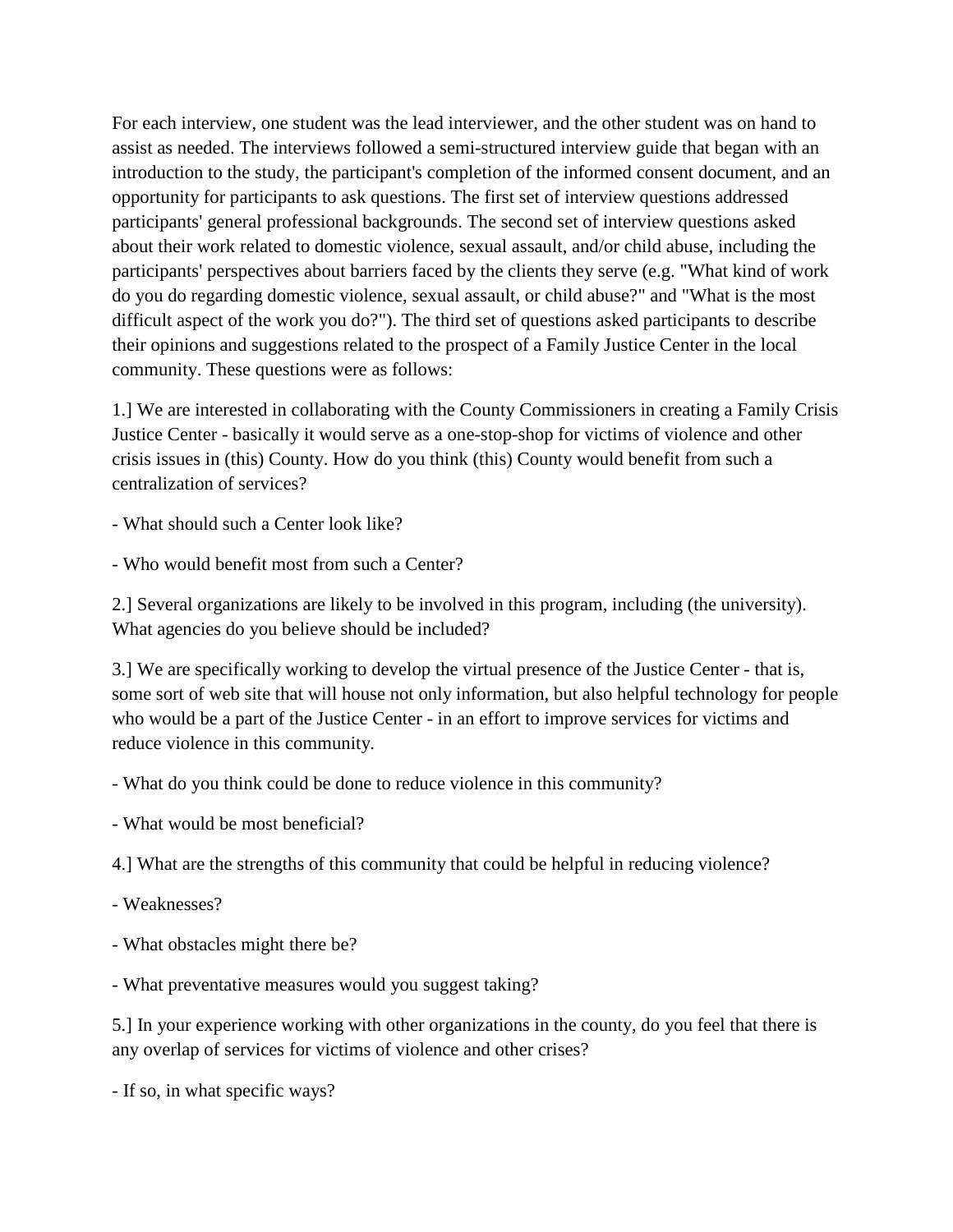The final group of questions addressed participants' technology use and experience. At the end of the interviews, participants were provided with contact information for the faculty researchers should they have additional questions or input following the interview. All interviews were digitally recorded and subsequently transcribed.

## **Data analyses**

The transcribed interviews served as the data that were analyzed for this study. The content analysis procedures outlined by [9] Stemler (2001) were used to analyze the transcripts. The coding unit was defined as each complete statement by each participant within the transcripts. Therefore, most statements began with the first word spoken by a participant in response to a particular question and ended with his/her final word before the facilitator spoke again. However, prior to coding the data, two graduate students identified the start and stop of each statement. Some statements were bound by other markers, especially if the participant was in the midst of a statement when the facilitator interjected with a brief, clarifying statement (e.g. "Oh, I see") during the participant's statements. Demarcating each statement prior to the coding of the data ensured that all coders were coding the same exact statements.

The authors used an a priori coding strategy for the data related to the Family Justice Center. According to [9] Stemler (2001), an a priori coding strategy uses coding categories that are developed before the analyses begin. The codes and categories are developed based on existing research and theory, and they are refined once the coding begins to ensure that the codes are mutually exclusive and comprehensive. The first draft of the coding system was developed based on a review of the interview guide, which was developed based on the researchers' review of existing scholarly literature, combined with the pragmatic questions this study was designed to address regarding the development of a Family Justice Center locally. The categories that related to Family Justice Centers were ideas about what the Family Justice Center could be like, steps needed to make the Family Justice Center a reality, and technology needs and ideas for the Family Justice Center. Our research team conducted a pilot test of the coding system before applying the codes to the full dataset to ensure adequate inter-rater agreement.

The coding was divided such that each transcript was coded by three research team members. The background of the four coders was as follows: a faculty researcher with a professional background in counseling, a faculty researcher with a professional background in library and information sciences, a doctoral student in a counseling program, and a masters student in a counseling program. Including three coders for each transcript provided a built-in validity process, which allowed us to identify a final consensus code for each statement. When all three coders agreed, the consensus code was the agreed-upon code. Disagreements among coders were handled as follows. For statements on which two out of three coders agreed, the consensus code was the code rated by the two coders. For statements on which all three coders listed different codes, the item was designated into the "no code" category and were excluded from further data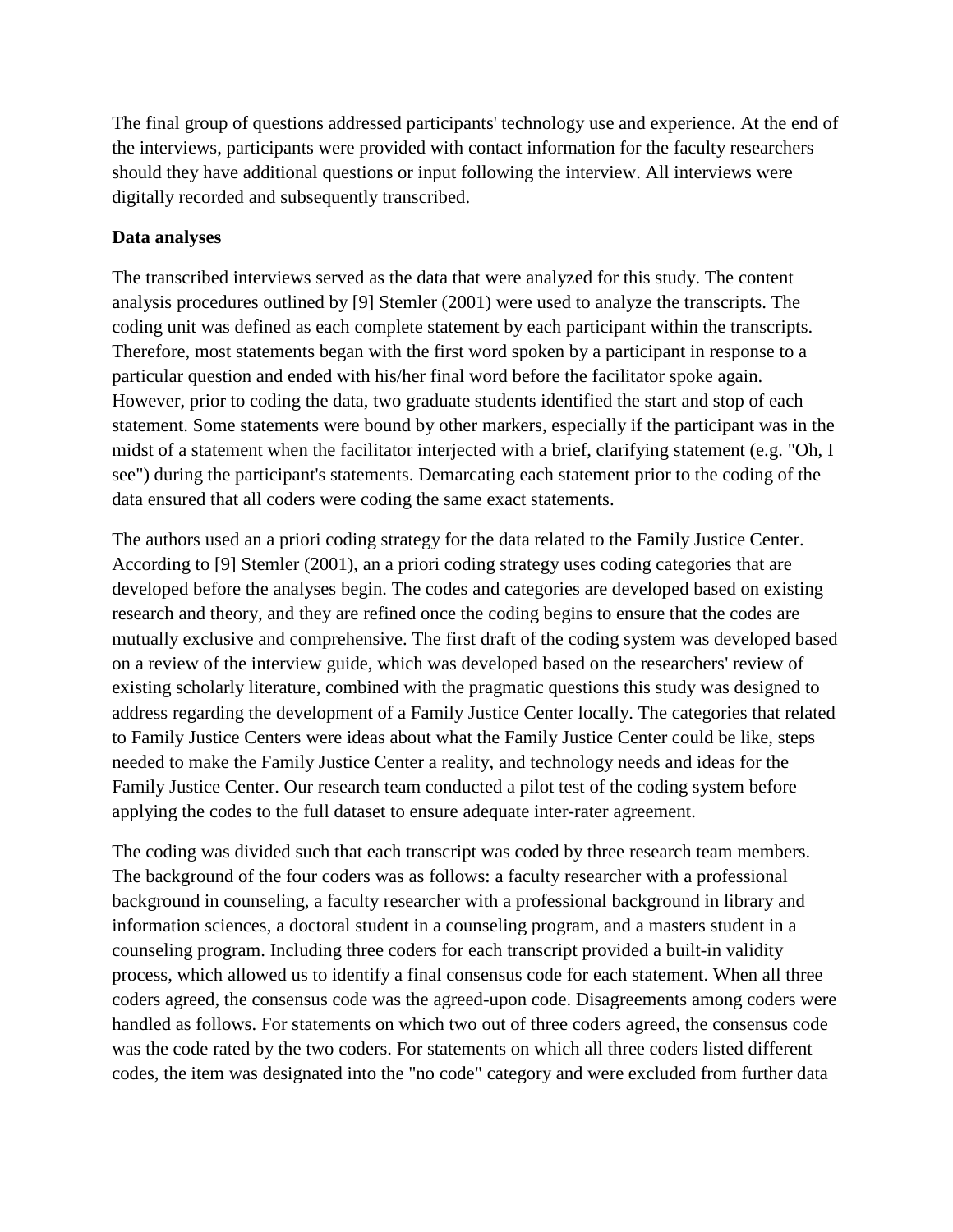analyses, based on the assumption that the coding scheme could not be validly applied to these statements.

Once all codes were complete, they were compiled so that all statements within each code were organized together to facilitate reporting and interpretation of the findings. The current paper describes only the analyses of the data that were coded with the Family Justice Center categories of codes.

## **Results**

There were three categories of codes: ideas about what the Family Justice Center could be like, including potential services and functions and expected advantages and challenges associated with having a Family Justice Center in the community; the steps needed to make the Family Justice Center become a reality, including resources to consult during the development process and steps needed to overcome potential barriers; and technology needs and ideas for the Family Justice Center.

## **Ideas for the Family Justice Center**

## **Services to include**

Perhaps due to the early stage of planning the Family Justice Center in this community, several participants raised questions regarding what services should be included. One participant suggested considering what services a client would need if s/he was leaving an abusive relationship, and identifying what essential services would be needed to address various related needs (e.g. shelter, financial support).

Participants offered many suggestions as to the specific agencies, service, and resources that could be included, and these included the following: Child Protective Services and other services for children impacted by domestic violence; the court system (e.g. protective orders); legal assistance; counseling and crisis counseling; law enforcement; local nonprofit organizations whose work relates to domestic violence; emergency assistance resources; prevention agencies; the local school system; transportation services; assistance with basic needs, such as clothing and shelter; child support administration; Verizon Wireless HopeLine® phones; various other government services that could be relevant to domestic violence victims and child witnesses; and possible collaborations with relevant national organizations. Regarding the inclusion of nonprofits, one participant mentioned that there would be a need for clarity as to which nonprofits should be included. Finally, participants mentioned that the Family Justice Center also can serve as a primary referral agency that becomes an entry point to other services not housed in the Center.

# **The need for a unified identity for the Family Justice Center**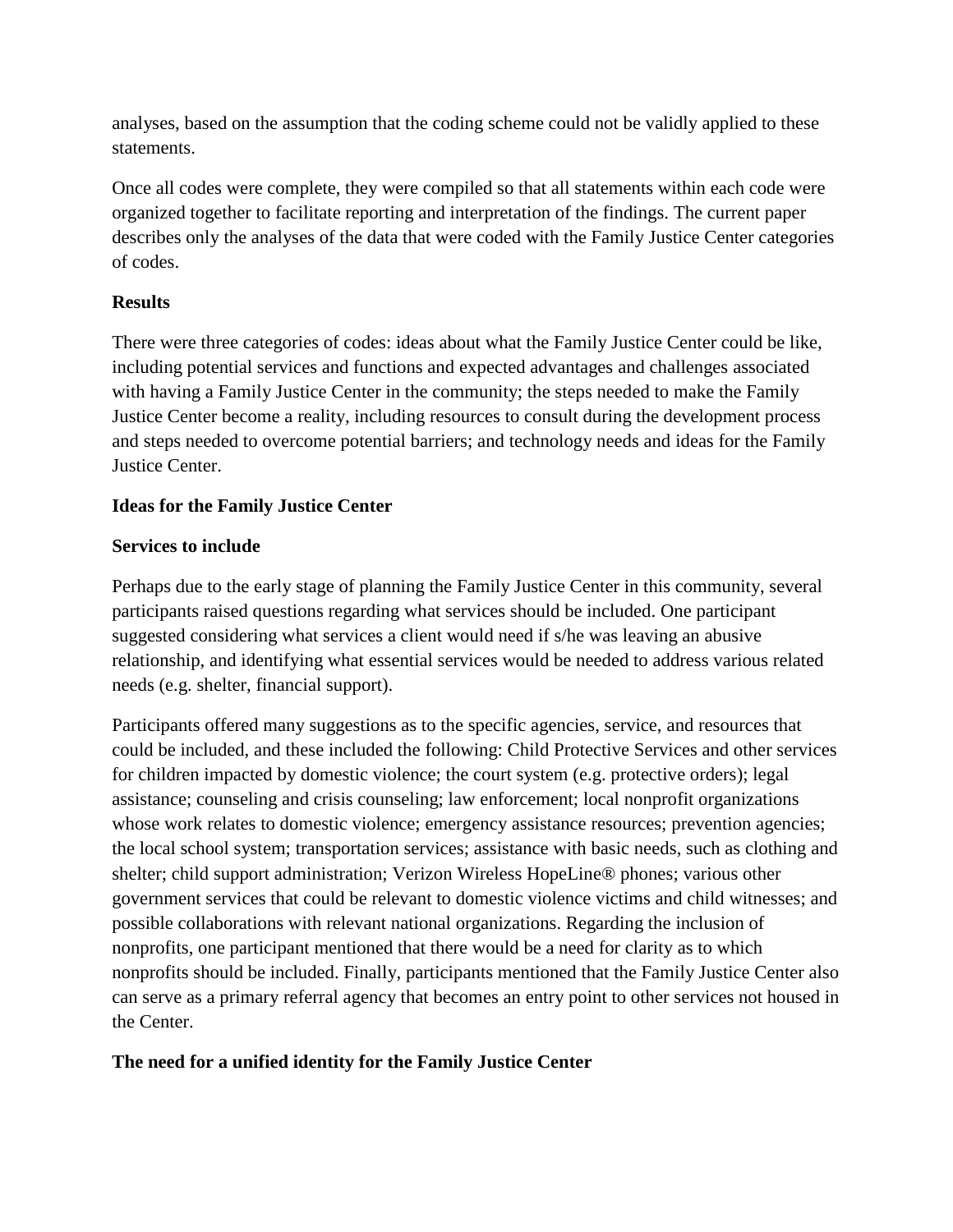With such a broad array of potential services to include, participants emphasized the importance of reducing redundancy across the various services. If the Center is established as a clearinghouse for clients to access a wide range of services, it should have a unified identity so that clients have a clear sense that services are coordinated and available through the Center. However, the co-location of services and increased inter-organizational collaboration involved in the Family Justice Center may require shifts in terms of defining who is a client (e.g. is someone a client if they are seeking services at the Center but not through my specific agency?). To address this issue, participants emphasized the importance of taking a customer service approach to meeting clients' needs.

## **Perceived benefits of the Family Justice Center**

Participants held generally favorable impressions of the idea of the Family Justice Center. The following representative statements illustrate this overall general positive impression: "I'm glad that this project is under way [...] I think this is a great idea"; "I think when you talk about a family violence crises center I think it would be beneficial to the community if it's done the right way"; and "If we could put people together and get them to work collaboratively and continuously then I think that it will make services better for the consumers and families that we serve in the community."

One of the primary benefits mentioned by participants is the potential for the Family Justice Center to overcome barriers to service provision for clients. Participants noted that clients often face the challenge of traveling all over town from place to place to try to obtain needed services, and this process can be very frustrating for clients and can eventually lead to clients not following-up on seeking these services. As one participant stated, "(This county) fortunately has a plethora of resources and [...] the problem is it's not coordinated very well." Another participant noted that, without such a centralized resource as a Family Justice Center, a client's ability to learn about and access resources may depend on what specific staff member they encounter at the individual agency from which they are seeking services. In particular, clients with multiple challenges (e.g. mental health disorders or substance abuse) may be especially likely to be "lost" in the process of transitioning from one agency to another and therefore may especially benefit from the creation of the Family Justice Center.

## **Perceived challenges**

Responses to the idea of a local Family Justice Center were not all favorable, however. Some participants felt that they did not know enough to have a strong opinion. Others perceived challenges that may arise through its creation, such as a history of competition among agencies that may surface as they are brought together under one roof. Some participants who had a generally favorable opinion also expressed hesitations and acknowledged the model's limitations. For example, one participant said, "I've been a supporter of this project [...] and I think it's absolutely essential. But, I don't think it's the be all and end all." Other participants noted the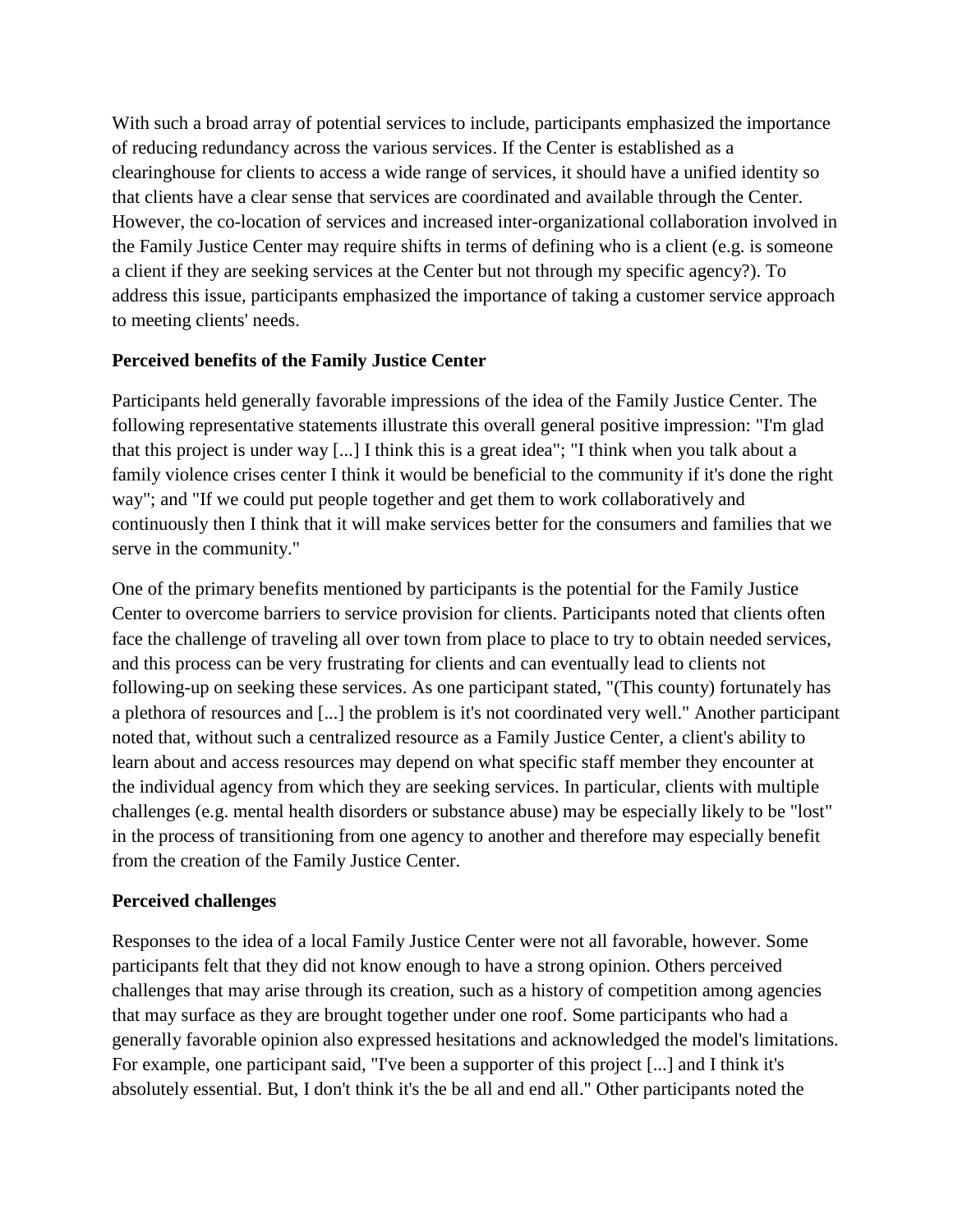significant undertaking achieving the Family Justice Center would require. Overall, then, although there were generally favorable opinions of the idea of a Family Justice Center among the stakeholders interviewed for this study, some participants noted potential challenges and limitations.

## **Steps needed to make the Family Justice Center a reality**

## **Identify the purpose of the center**

One participant said that answering the question of "Why are we doing it?" is critical to gaining community and stakeholder support. Another participant said, "I think you just have to be really clear about what your mission is and [...] what is your philosophy, who are you - who is it that you are planning to serve. Remember, we can't be all things to all people." Having a clear purpose will be essential for communicating to others what the Center will be. This step was viewed by multiple participants as essential to the planning process. By identifying current services, the foundation of the Center can be established, as noted in the following participant statement: "I think for the Justice Center to be able to incorporate the best of what we already offer would be great." Finally, a participant suggested considering how the Family Justice Center may relate to other Centers designed to consolidate services for other populations (e.g. children and the elderly). In particular, addressing these intersections is critical because there often is overlap among the issues they address, such as co-occurring child maltreatment, intimate partner violence, and/or elder abuse.

# **Get key people involved**

A precursor to the planning process will be to ensure that key personnel from various agencies and organizations are included in conversations about the Center. One participant said, "You gotta have the people on the main committee to be committed 110%." Another participant said, "You've got to have the right people at the top. If you don't have the right people at the top making sure - following it up all the way down - it won't work." Organizers should consider what incentives may be needed to get key people and organizations involved. This may involve financial benefits (e.g. cost reductions) or training benefits. In addition, participants noted that face-to-face meetings with key people are critical.

## **Build collaborations**

The need to build strong collaborations among the involved professionals was emphasized frequently. With so many specialized agencies in place already, it may be difficult for the different groups to shift their ways of working to develop a cohesive Family Justice Center approach. One participant viewed this as a significant potential challenge in this particular community and stated, "That's a major challenge in our community, is the fact that people don't like to work with other agencies which is probably why you have so many agencies in the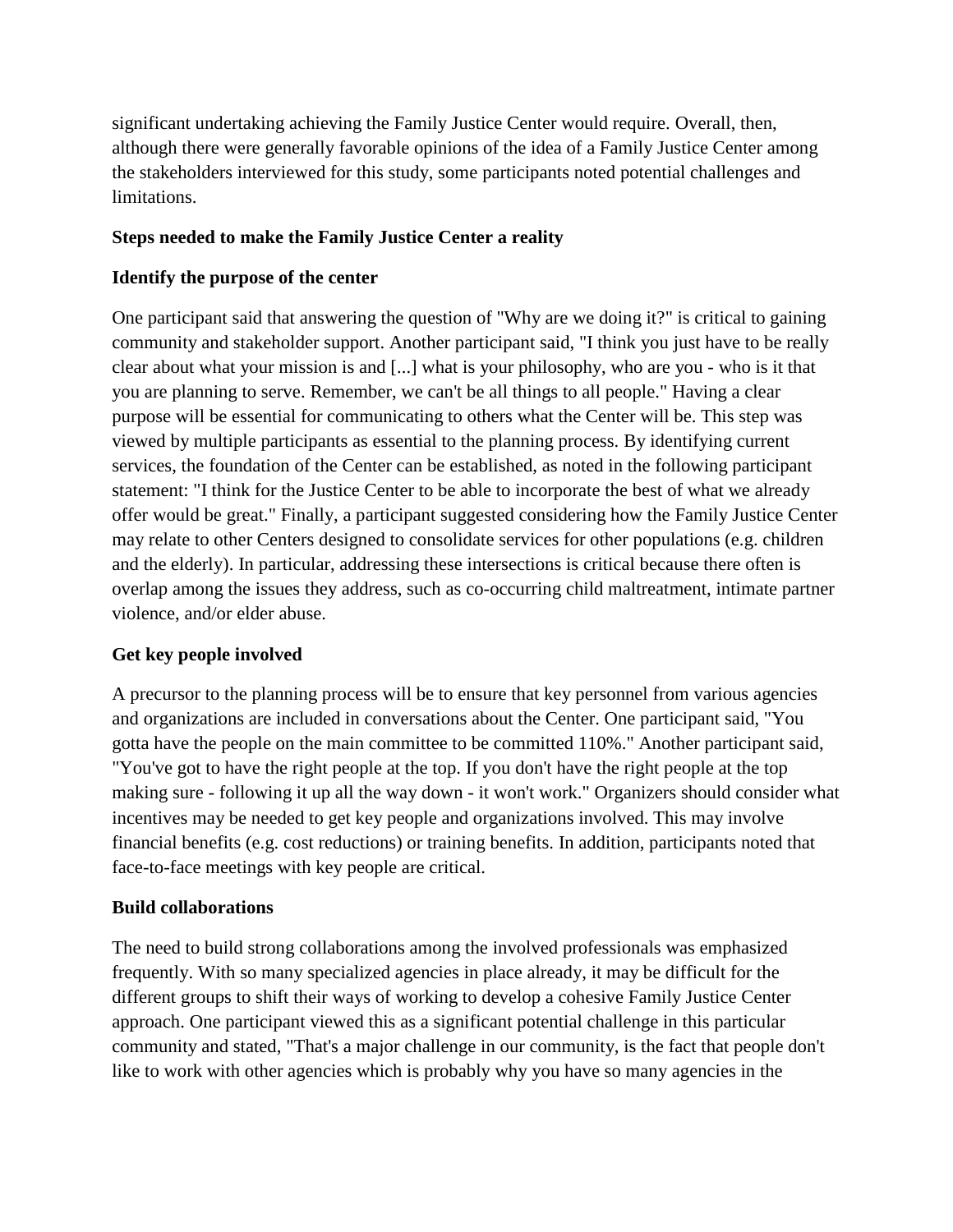community doing the same things." Some participants mentioned that this community has a history of people working in "silos," particular due to funding sources.

Participants mentioned how crucial it would be to get "everybody on board" and get "the people to buy in and work together." Strong inter-agency communication and collaboration were viewed as important at all stages of the development and implementation of the Center. One participant suggested that the ultimate goal of this collaborative process should be as follows:

The thing you have to look at and the thing that we try to do here is what's best for those that we serve. Everything we do has to answer that question first because it's not about me or anybody else here. It's about what's best for those we are here to serve.

Thus, as the plans move forward, it will be essential to foster collaborative dialogue and address any potential conflicts and/or inter-agency differences that arrive.

## **Develop an action plan and time-line**

Participants emphasized the importance of an intentional planning process. One participant viewed the planning process as "a concept that's simple at first thought (but) will probably be much more complicated one you try to start to make it work." Therefore, the importance of planners doing "their homework" in the planning process was viewed as critical. One participant suggested that planners "start with the end in sight and then figure out how all the details work and then make sure you've talked to everybody." Another participant suggested that the planning should be "a slow, deliberate process" that involves "really open conversations [...] so that people don't feel like anybody is [...] manipulating the system." A detailed time-line should be created as part of the planning process as well. Specific activities that should be considered in the action plan included learning from other models, developing a plan for co-locating services, determining the location of the Center, naming the Center, and seeking funding.

## **Learn from other models**

Several participants suggested that an essential part of the planning process should be to visit other Family Justice Centers in other communities and learn from professionals who have been involved with them. Examples from other communities can be very helpful in educating the community about the proposed Center. A participant said, "Maybe show some pictures of other agencies and list out what their center did well for their community, show the pluses and really educate the community about it."

## **Develop a plan for co-locating services**

Planning for how the co-location of services will be done was mentioned by several participants as a critical step in planning the Center. In this particular county, participants noted that there would be a unique need to determine whether two Family Justice Centers are needed, one in each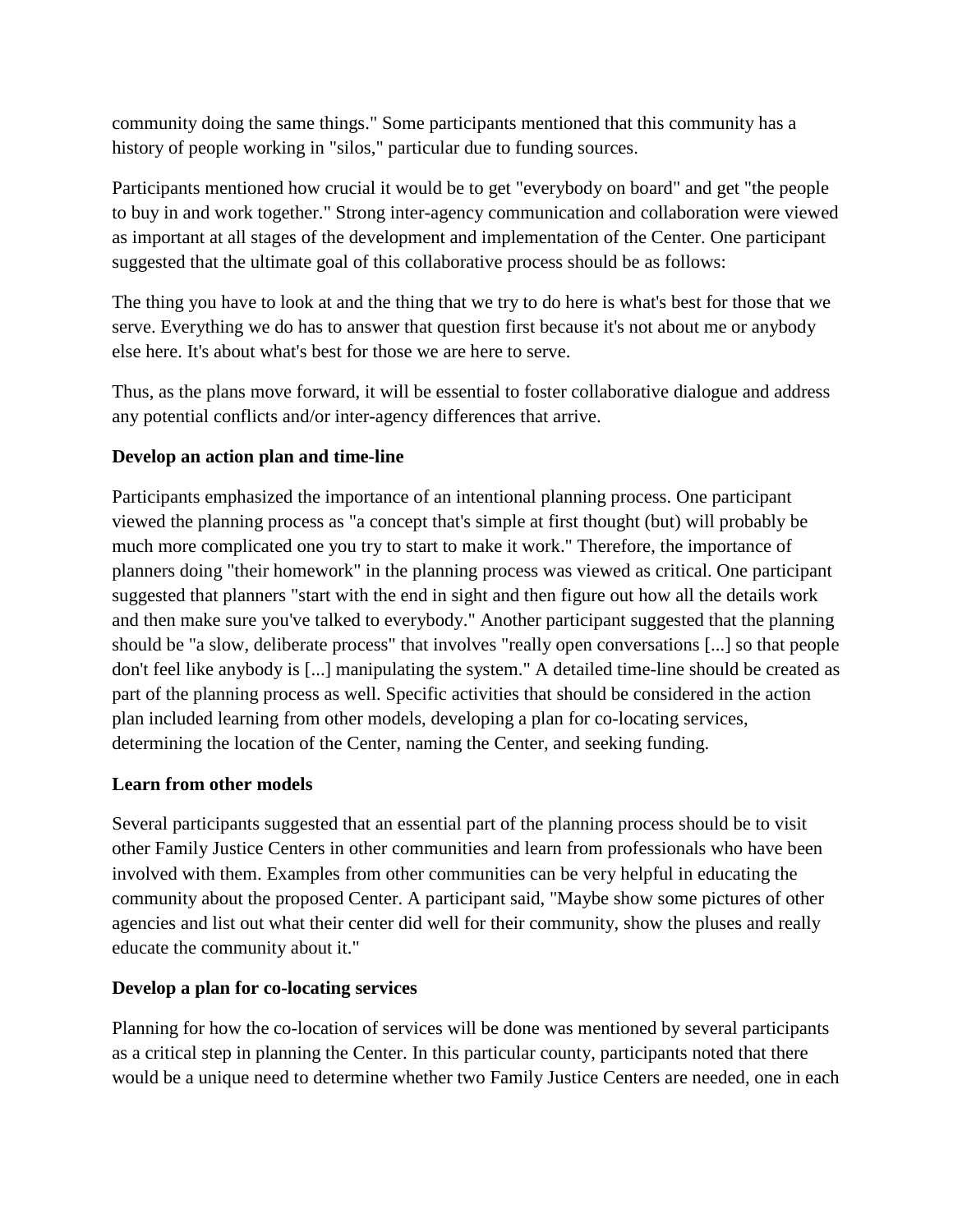of the major cities in the county. Transportation issues may need to be addressed here as well, especially if certain relevant services are not located at the Family Justice Center.

## **Determine the location**

Securing an appropriate location was perceived as another critical step. Perhaps because of the local emphasis that had been placed on the technological aspects of the Center, one participant asked, "Are you talking about a center that's a physical building, or something on the Internet?" Another participant suggested it should be located at the courthouse or that transportation to and from the courthouse would be essential if it is not at that location. Participants emphasized the importance of a "centralized location."

## **Give the Center a name**

One participant raised the point that the Center's name could impact how it is perceived in the community. This person said:

When you say justice, it's just like immediately people that don't have to be involved with that. And I don't know if Justice Center is a bad name, but people are not too receptive sometimes to building things that they feel that are helping criminals, they are just going to be pretty much not welcoming that so I think there needs to be a softer, more therapeutic type of place that we are calling it versus it's just a Justice Center

# **Seek funding**

The need for funding was mentioned by several participants as a key step to making the Family Justice Center a reality. Funding was one area in which having two cities within the county could pose a unique challenge. As one participant said, "For this county, I wonder how we are going to afford a Family Justice Center to serve our two big cities [...] . I am not sure how that is going to work." The sustainability of funding over time also must be considered. A nearby Family Justice Center was mentioned as a cautionary tale due to its beginning to "deteriorat(e) simply because they don't have the funding to continue." Participant suggestions to address the funding issue included diversifying funding sources so that the Center was not reliant on a single source of funding, doing private fundraising, seeking grants, tracking outcomes in order to support the case for ongoing funding over time, and being certain that adequate funds are in place to achieve the planned goals of the Center.

## **Address political challenges that arise, and educate the community**

Local political issues were mentioned as a possible challenge to making the Center a reality. In particular, in this county, the formation of the Center could involve collaboration among two city councils, the county commission, and various other segments of the community that involve elected positions (e.g. judges). Educating the local community about the proposed Center also is necessary. Participants noted several possible benefits of educating the community about the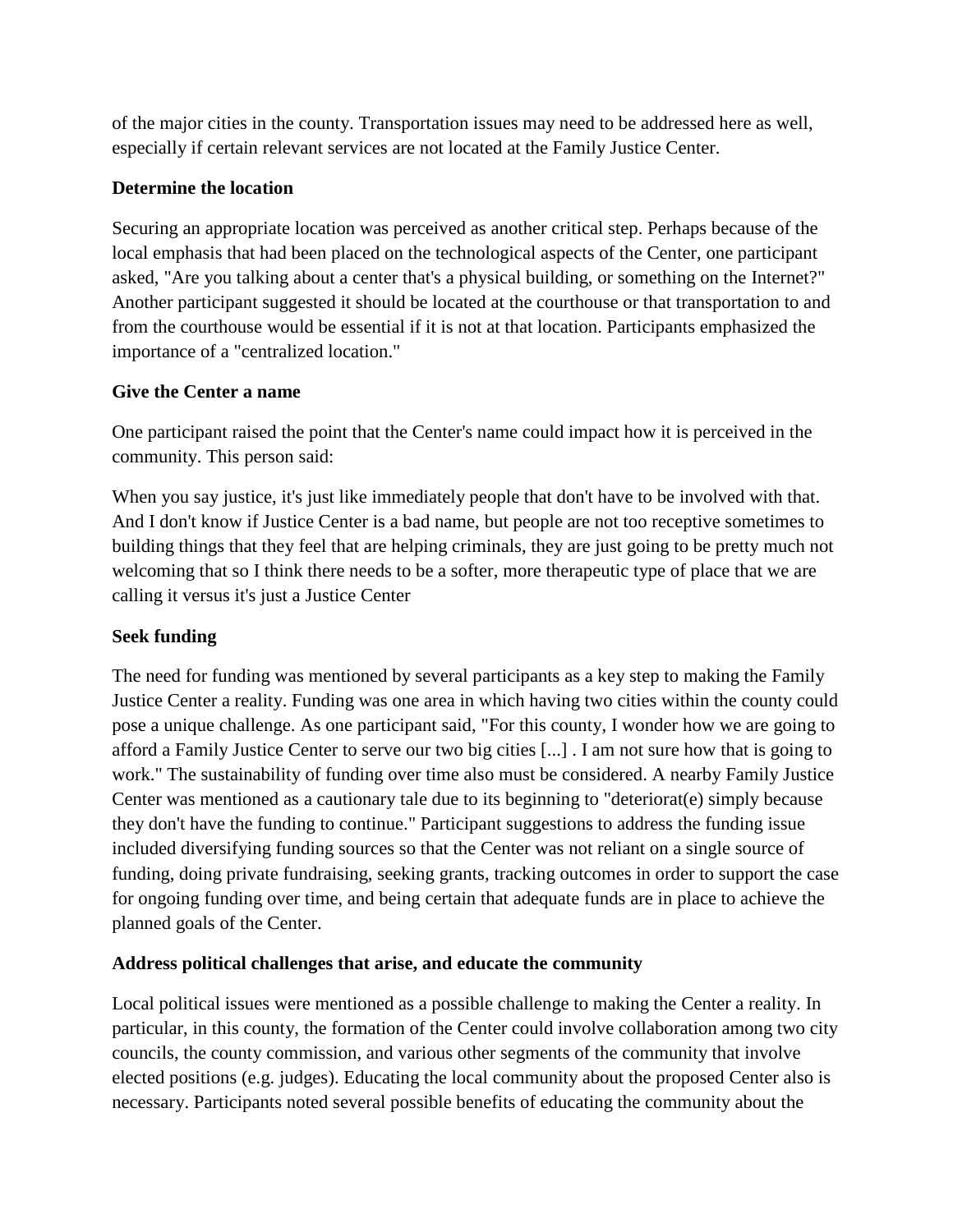Family Justice Center and giving residents an opportunity to provide input on it, including that the community would feel more invested in it, residents could come to view it as beneficial to the community, community input could help increase the Center's responsiveness to community needs, and this provides an opportunity to educate the public about the services available and how to access them. A community needs assessment was suggested as a way to identify the most critical needs and solicit community residents' input. Media channels were suggested as another potential avenue for educating the community about the Center as it moves forward.

#### **Address information sharing and privacy issues**

By bringing together multiple agencies within one Center, challenges may arise related to protecting client confidentiality and establishing appropriate procedures for sharing information about clients across agencies. One participant said that agencies that must abide by HIPAA will have an added set of regulations to account for in information sharing and privacy policies. The privacy issues are extremely complex with regard to sharing information across interdisciplinary professionals and agencies.

#### **Technology needs and ideas**

Generally, participants supported the integration of technology into the Center. As one participant said, the Center should use "whatever is available" with regard to technology. One participant described technology as "an absolute must." Some specific technologies that participants mentioned could be integrated into the Family Justice Center include ankle bracelets for tracking offenders, videoconferencing (e.g. Skype), computer access for clients (e.g. for seeking job opportunities), and common technologies, such as fax, e-mail, the internet, and text messaging. Another specific use of technology could be to link professionals and groups who cannot be on-site at the Family Justice Center. For example, a participant mentioned a nearby county that uses closed circuit televisions to link the Family Justice Center with judges at the courthouse. Participants suggested that the Family Justice Center should have a "very simple web-site" and a "very simple phone number to remember." Simplicity is beneficial because "not everybody is computer literate" or "technology savvy." Technologies also must be accessible for the users, whether they are the professionals or clients. A participant said, "If it's hard to access, they will not use it."

Several participants noted the potential value of a database that could allow agencies to share information about clients to better coordinate services. In fact, such "computer networking among agencies to better serve people and coordinate services" could be developed as a precursor to or even in the absence of the establishment of an actual Center. However, if some sort of shared database is created, then privacy issues for sharing the data across agencies will be critical to address. For example, a participant said, "Type in Mary Smith's name, and know that Mary Smith is going here, here, and here, but you have to have releases and memorandums of agreements there." (Note: "Mary Smith" was a hypothetical name used by this participant.)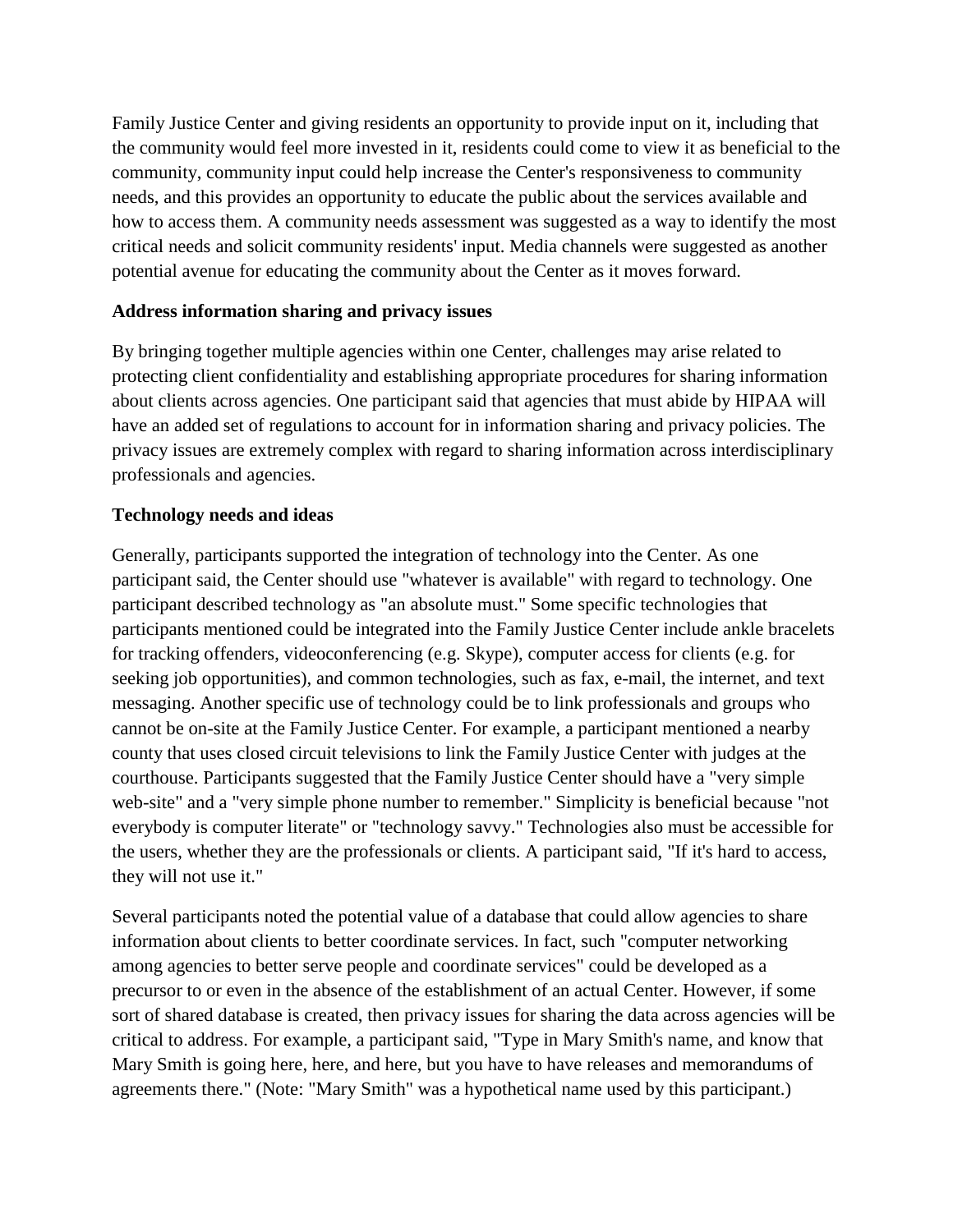Technologies also offer promise for more efficiently connecting potential clients to services in the community.

Safety issues must be considered for all technology-related aspects of the Center. For example, if a Center web site is established, one participant said, "I think some women might be a little bit concerned about the abusive partner tracking them somehow on the web-site." In addition, as more technologies are integrated into the Center, the need will increase to ensure that these technologies are updated and kept current over time. As one participant said, "If you don't keep it up-to-date, you are going to lose."

## **Discussion**

There is a limited body of previous research on Family Justice Centers, including their outcomes and the processes used to develop them. As such, this study represents one of the first known formal attempts to document the early processes involved in developing a Family Justice Center. However, these early processes are critical to the initial development and the long-term sustainability of these Centers ([5] Gwinn and Strack, 2006; [10] Townsend *et al.* , 2005). The themes that emerged in this study are remarkably similar to the practical guidelines that have been proposed and were reviewed in the literature review section above. Therefore, this section explores how the perspectives of the stakeholders in the current study map onto current guidelines for planning Family Justice Centers, as well as identifies areas where more community-specific concerns may emerge.

First, participants perceived the potential local benefits of establishing a Family Justice Center to be very similar to those mentioned elsewhere. These benefits including making it easier for clients to access services, overcoming barriers (e.g. transportation) to service access within communities, and fostering greater collaboration and communication among the various involved agencies ([2] Boyd, 2006; [3] FJCA, 2009a; [5] Gwinn and Strack, 2006; [6] Hocking, 2007; [10] Townsend *et al.* , 2005). Second, participants were aware of the challenges that others have noted can arise during the process of establishing a Family Justice Center (e.g. [2] Boyd, 2006; [3] FJCA, 2009a; [5] Gwinn and Strack, 2006; [10] Townsend *et al.* , 2005). For example, participants in this study noted the challenges associated with securing funding, the need for key stakeholders to be involved, and the potential for conflict among organizations as they begin to work together so closely.

Third, many of the steps that this study's participants identified as key to the planning process also have been delineated elsewhere, such as learning from other communities with existing Family Justice Centers ([5] Gwinn and Strack, 2006) and conducting a community needs assessment ([3] FJCA, 2009a). Fourth, some of the considerations for addressing technology within a Family Justice Center that were identified by participants in this study have been addressed elsewhere. In particular, the need to establish appropriate information-sharing policies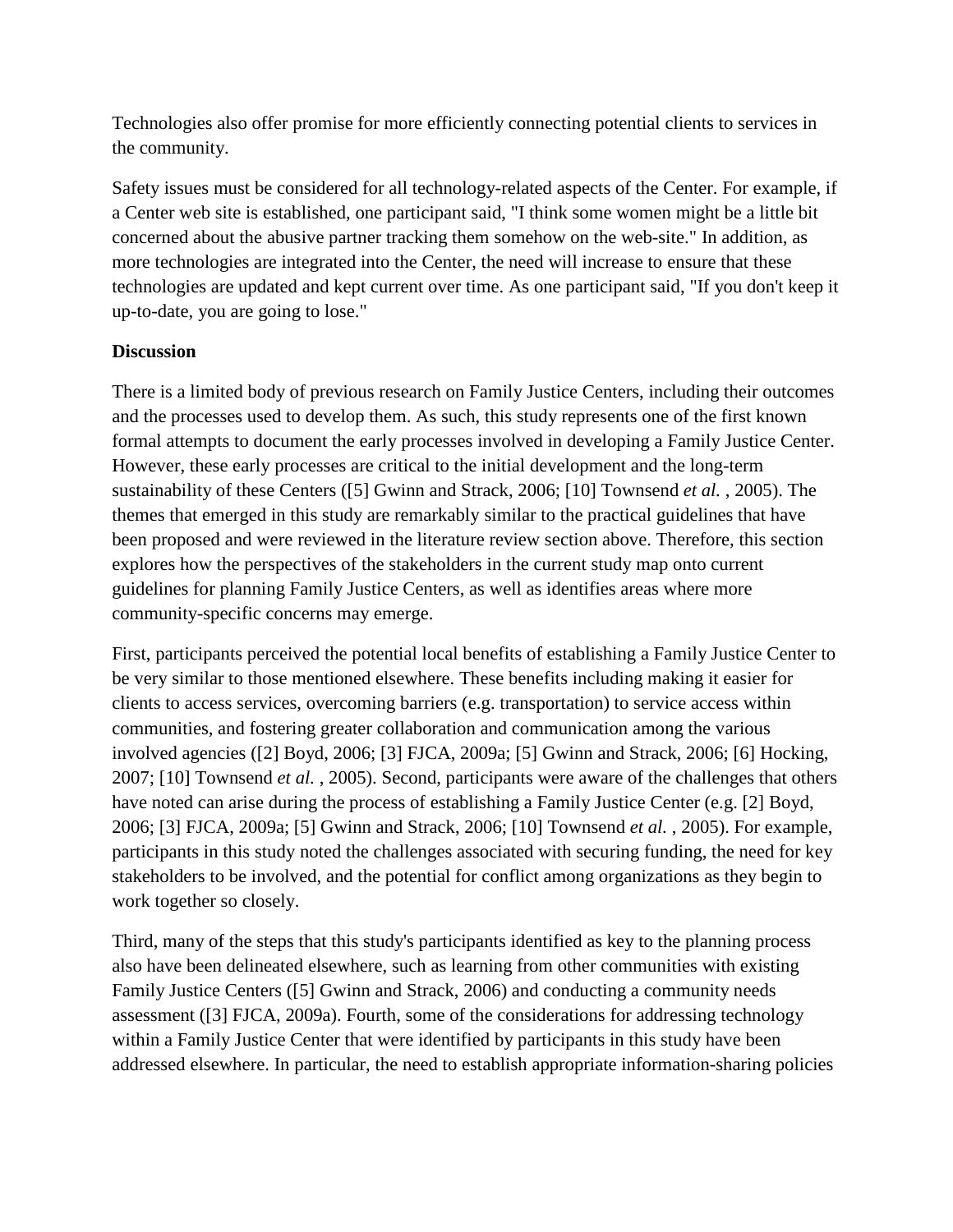becomes especially pronounced when databases are established for sharing information across agencies ([6] Hocking, 2007; [10] Townsend *et al.* , 2005).

In addition to the common themes between this study and the existing literature, these findings highlight the importance of considering each unique community's context when establishing a Center ([5] Gwinn and Strack, 2006). For example, the unique context of having two major cities exists within the county from which these participants were drawn. As such, a unique question facing stakeholders in this community is how to ensure that a Family Justice Center meets the needs of the entire county, and this may mean having two locations for the Center. Furthermore, although it was not a prominent theme in this study's participant interviews, stakeholders also will need to consider how to ensure the Center meets the needs of residents in more rural issues in the county. Therefore, in this particular community, the ability for the Center to meet the needs of all county residents must be considered. This unique dynamic of having two major cities, plus rural areas, within the county in which the Center is being considered is an example of the importance of understanding and addressing unique community variables during the process of planning a Family Justice Center.

#### **Limitations**

The findings of this study must be considered within the context of its three major limitations. First, only 15 stakeholders were included as study participants, and this involved only one representative of each of the various involved organizations. As such, the input of other key stakeholders was omitted from this study. Even within the same organization, different professionals may hold unique opinions regarding the potential for a local Family Justice Center. As the goal of this study was to identify common themes in the participants' responses, individual variations in responses were not able to be addressed through the data analysis procedures, so future research is needed to examine how unique individual characteristics may impact stakeholders' perspectives of Family Justice Centers. Second, and also related to the sample, this study only included the perspectives of professionals, thereby omitting other important perspectives. In particular, survivors of domestic violence were not included in this study (unless they also work as professionals, but participants were not asked to disclose any personal histories of domestic violence). Including input from survivors, as well as other community residents, is essential for ensuring that the proposed Center is responsive to the needs of prospective clients ([4] FJCA, 2009b). Third, a limitation of this study is that the interviews were conducted by primarily undergraduate students. These students were involved in an ongoing research team and therefore consistently part of conversations about the study and Family Justice Centers more broadly. However, as undergraduate students, they likely lacked extensive, practice-based knowledge of the unique work contexts of domestic violence service providers. As such, they may have missed opportunities to ask follow-up questions to participants' responses based on their somewhat limited knowledge of these job demands and the overall community systems in place to address domestic violence.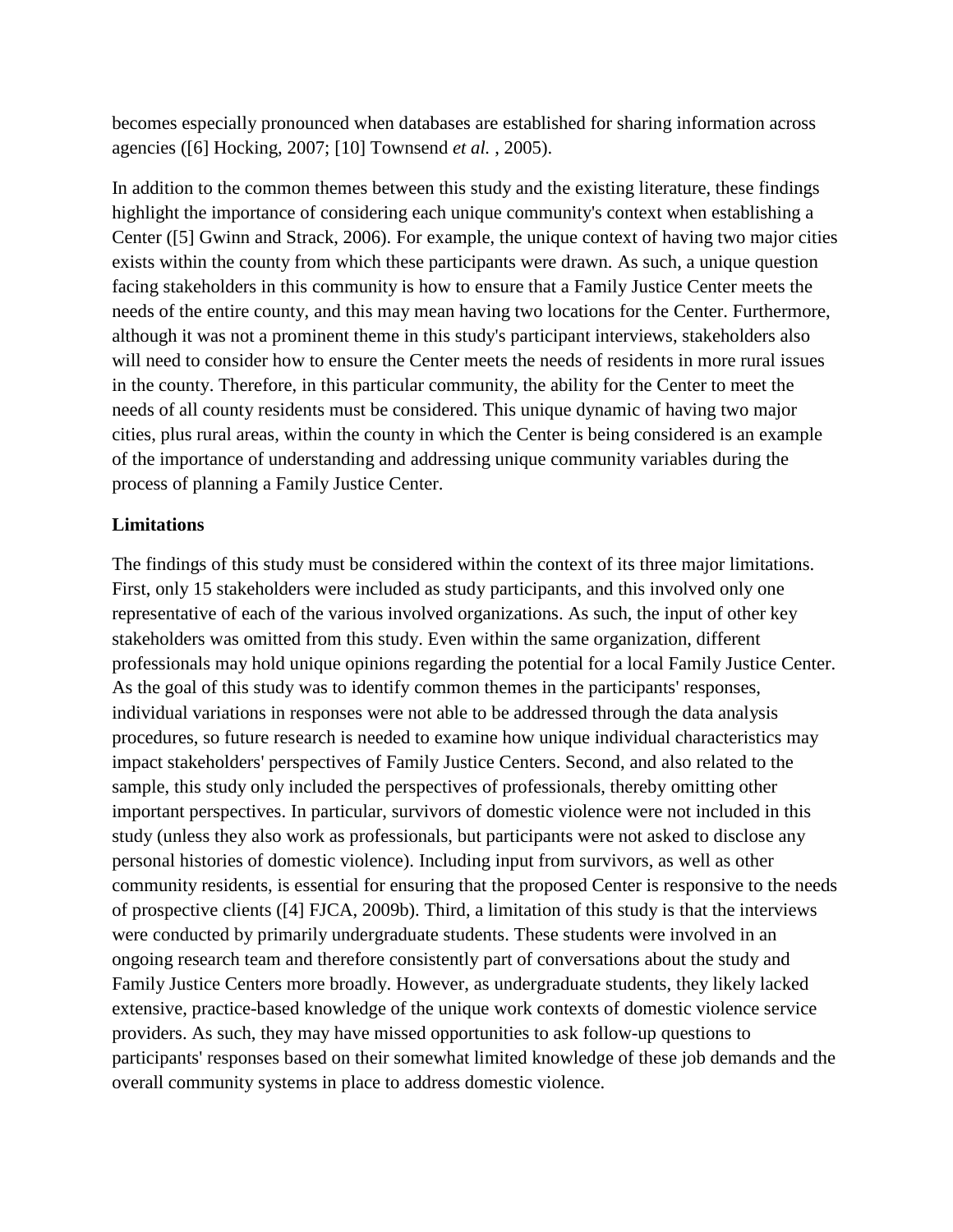#### **Directions for future research and practice**

A need remains for further research examining the processes involved in establishing a Family Justice Center ([10] Townsend *et al.* , 2005). In particular, future research should address the planning processes that contribute to the later success or failure to actually establish a Center. For example, a longitudinal study that tracks a community's planning process over time would help to identify critical incidents that either enhance or derail this process. In addition, another fruitful area for future research will be to examine some of the key elements in the planning process, including identifying characteristics of the key "champions" or successful advocates for Family Justice Centers, strategies for seeking start-up and sustainable funding, and approaches to fostering effective inter-organizational collaborations.

As noted in the literature review section, currently there is limited outcome evaluation data documenting the effectiveness of Family Justice Centers. The extensive developmental process that is involved in establishing these Centers suggests that a new approach to outcome evaluation may be warranted that involves identifying key outcomes that occur throughout the process of planning, establishing, and sustaining these Centers. Such a comprehensive approach could replace a more traditional model of outcome evaluation that focusses more on final outcomes, such as a reduction of domestic violence arrests, increased reporting of domestic violence, and more effective prosecution of domestic violence offenders. Certainly, these are valuable outcomes to achieve. However, it is likely that the entire developmental process offers other beneficial outcomes that could be measured along the way, such as awareness of the issue of domestic violence in the community, victims' and survivors' perceptions that the community takes the issue of domestic violence seriously, and the effectiveness of collaborations across organizations in the community. The authors propose that these potential outcomes may be a byproduct of the dialogue and planning processes that are involved with the planning processes involved in the early phases of establishing a Family Justice Center.

There is a growing number of Family Justice Centers nationally and internationally, and at the same time, there is a lack of an extensive body of research on these Centers. As such, there is a critical need to advance practice in this area by continuing to develop practice-oriented resources on which communities can draw when they begin considering and planning a local Family Justice Center. The FJCA has begun to establish such resources, and with a greater quantity and more readily accessible resources, communities will have more clear guidance to help them move through this planning process at a local level.

## **List of recommendations**

- Further research is needed to determine the strategies involved in the early planning phases of developing a Family Justice Center.

- Understanding key stakeholders' perspectives within a local community is an essential part of the Family Justice Center planning process.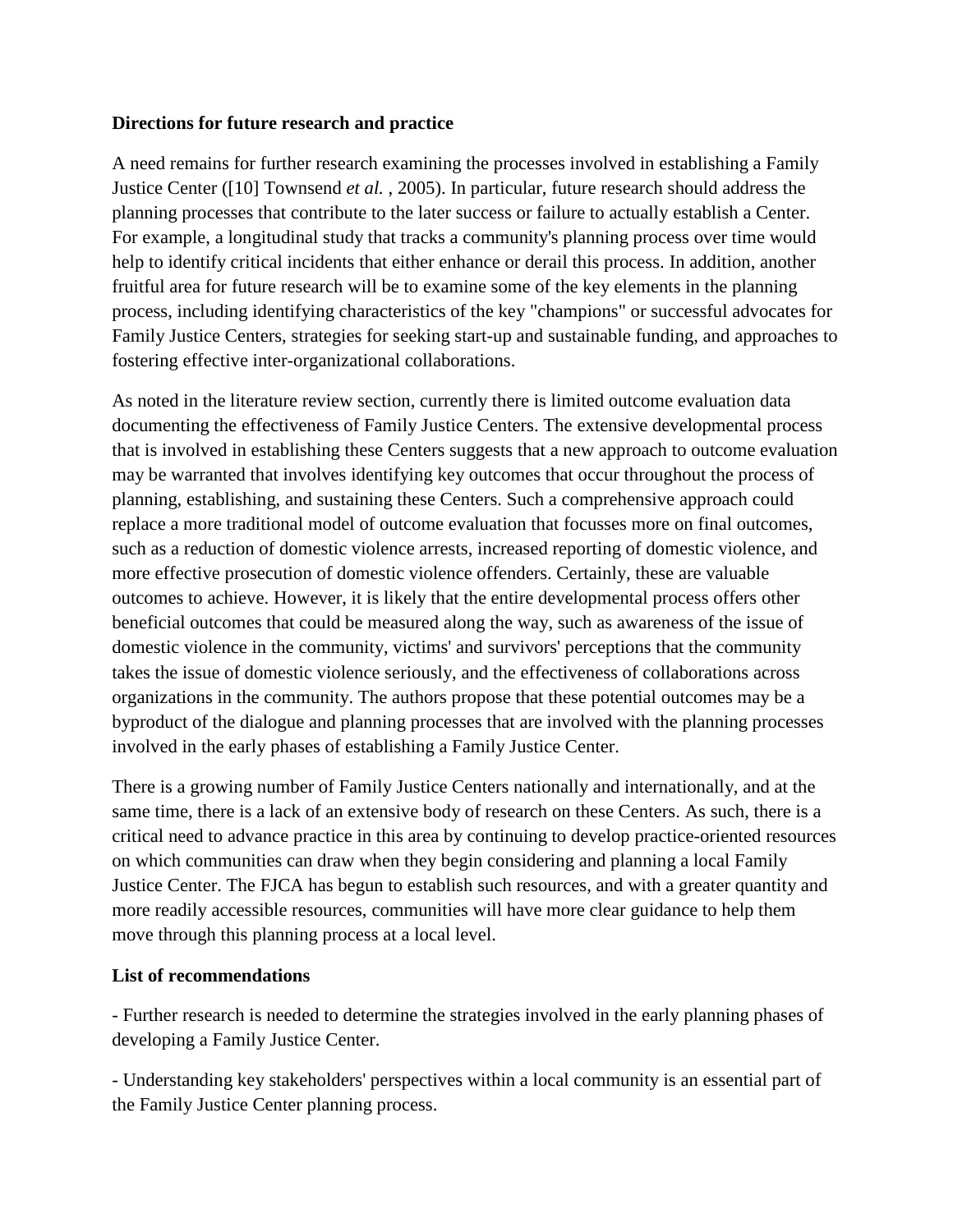- The planning of a Family Justice Center should include strategies for evaluating the effectiveness of the Center once it is established. Additional outcome research to determine the outcomes of these Centers is needed.

News and Record

## **References**

1. Bostaph, L.G. (2010), "Nampa Family Justice Center: 2010 outcome evaluation", unpublished manuscript, available at: www.nampafamilyjusticecenter.org/ (accessed June 13, 2012).

2. Boyd, H. (2006), "One-stop Family Justice Center", New York Amsterdam News, Vol. 97 No. 52, pp. 34-5.

3. Family Justice Center Alliance (FJCA) (2009a), "Frequently asked questions", available at: www.familyjusticecenter.com/Tech-Assistance/frequently-asked-questions.html (accessed June 13, 2012).

4. Family Justice Center Alliance (FJCA) (2009b), "Start a Family Justice Center", available at: www.familyjusticecenter.com/start-a-family-justice-center.html (accessed June 13, 2012).

5. Gwinn, C. and Strack, G. (2006), Hope For Hurting Families: Creating Family Justice Centers Across America, Volcano Press, Volcano, CA.

6. Hocking, J. (2007), "Safety in numbers", Community Care, No. 1658, pp. 30-1.

7. Montoya, C.M., Belknap, J. and Potter, H. (2010), "Justice for whom? An intersectional evaluation of Family Justice Centers", annual meeting paper, Western Political Science Association, San Francisco, CA, available at: http://papers.ssrn.com/sol3/papers.cfm?abstract\_id=1581169 (accessed March 6, 2014).

8. Olson, L.M. and Parekh, A. (2010), "Evaluating services for immigrant and refugee families who experience abuse", Injury Prevention, Vol. 16 No. S1, pp. A175-A176.

9. Stemler, S. (2001), "An overview of content analysis", Practical Assessment, Research & Evaluation, Vol. 7 No. 17, available at: http://PAREonline.net/getvn.asp?v=7&n=17 (accessed May 16, 2012).

10. Townsend, M., Hunt, D. and Rhodes, W. (2005), Evaluatability Assessment of the President's Family Justice Center Initiative, Abt Associates, Cambridge, MA, available at: www.ncjrs.gov/pdffiles1/nij/grants/212278.pdf (accessed June 13, 2012).

11. United States Department of Justice Office on Violence Against Women (USDOJ OVW) (2007), "The President's Family Justice Center initiative: best practices", available at: www.ovw.usdoj.gov/docs/family\_justice\_center\_overview\_12\_07.pdf (accessed June 13, 2012).